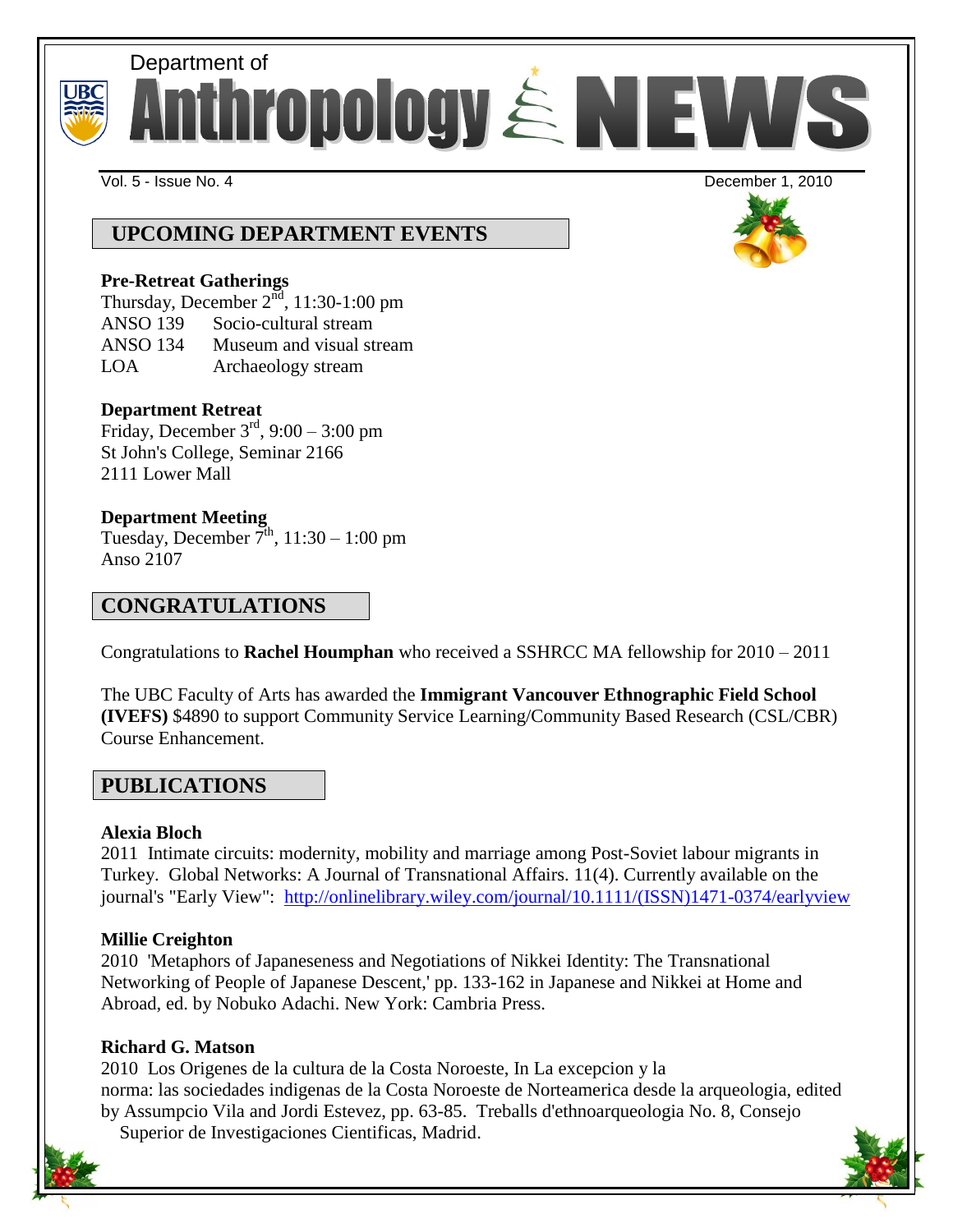## **PRESENTATIONS**

### **Chris Arnett**

2010 *StAyn TSeQU* / Stein Rock Art. Presentation at the BC Archaeology Forum, Musqueam, Nov. 6

### **Kyunghyo Chun**

2010 Pesented the paper: 'Politics, Propaganda, and Presentation of the Korea-Japan Relationship : The Dokdo Exhibition at the National Museum of Korea' at the American Anthropological Association annual meetings in New Orleans, Lousiana, Nov. 18, 2010.

### **Millie Creighton**

2010 Organized the panel: 'In Circulation and in Contestation: Re-Conceptualizing Marginalities and Mainstreams of People and Place in Japan's Globalizing Context' which was presented at the American Anthropological Association annual meetings in New Orleans, Lousiana, Nov. 18, 2010.

### **Millie Creighton**

2010 Presented the paper: 'The Special Olympics, Obama, and Japan: Re-Circulating Minorities, Marginalities, and Mainstages in Modern Japan' at the American Anthropological Association annual meetings in New Orleans, Lousiana, Nov. 18, 2010.

### **Millie Creighton**

2010 Gave the invited lecture: 'A View From Tokyo and Beyond: Japan's Post-War Conversion' for the World Peace Forum held in Vancouver, B.C. on November 13, 2010.

#### **Mike Blake**

2010 One of the presenters "Northwest Houses, Then and Now" at the Seminario Internacional. Sociedades nativas de la costa noroeste de Norteamerica, modelizaciona historica, arqueologica y etnografica Barcelona, October 14 & 15.

#### **Dada (Ledda) Docot**

2010 Exhibited a photograph series on culture, memory, and loss as part of the Ethnographic Terminalia exhibit held in conjuction with the American Anthropological Association annual meetings in New Orleans, opening night reception on Nov. 19, 2010.

## **Denise Nicole Green** & Chuuchkamalthnii

2010 Guest lecture, "Nuu-chah-nulth Thliitsapilthim" in undergraduate course 'Native Art of the Pacific Northwest' at the University of Washington. Sponsored by the Burke Museum and Division of Art History, Seattle, WA. November 15, 2010.

## **Denise Nicole Green** & Chuuchkamlthnii

2010 Film presented, "Histakshitl Ts'awaatskwii / We Come From One Root" (66 minutes), Society for Visual Anthropology Film and Media Festival, New Orleans, LA. November 17, 2010 and November 20, 2010.

#### **Jennifer Kramer**

2010 "Mobius Museology: Curating and Critiquing the Multiversity Galleries at the UBC Museum of Anthropology. Paper presented at the Annual Meeting of the American Anthropological Association, New Orleans, November 18.

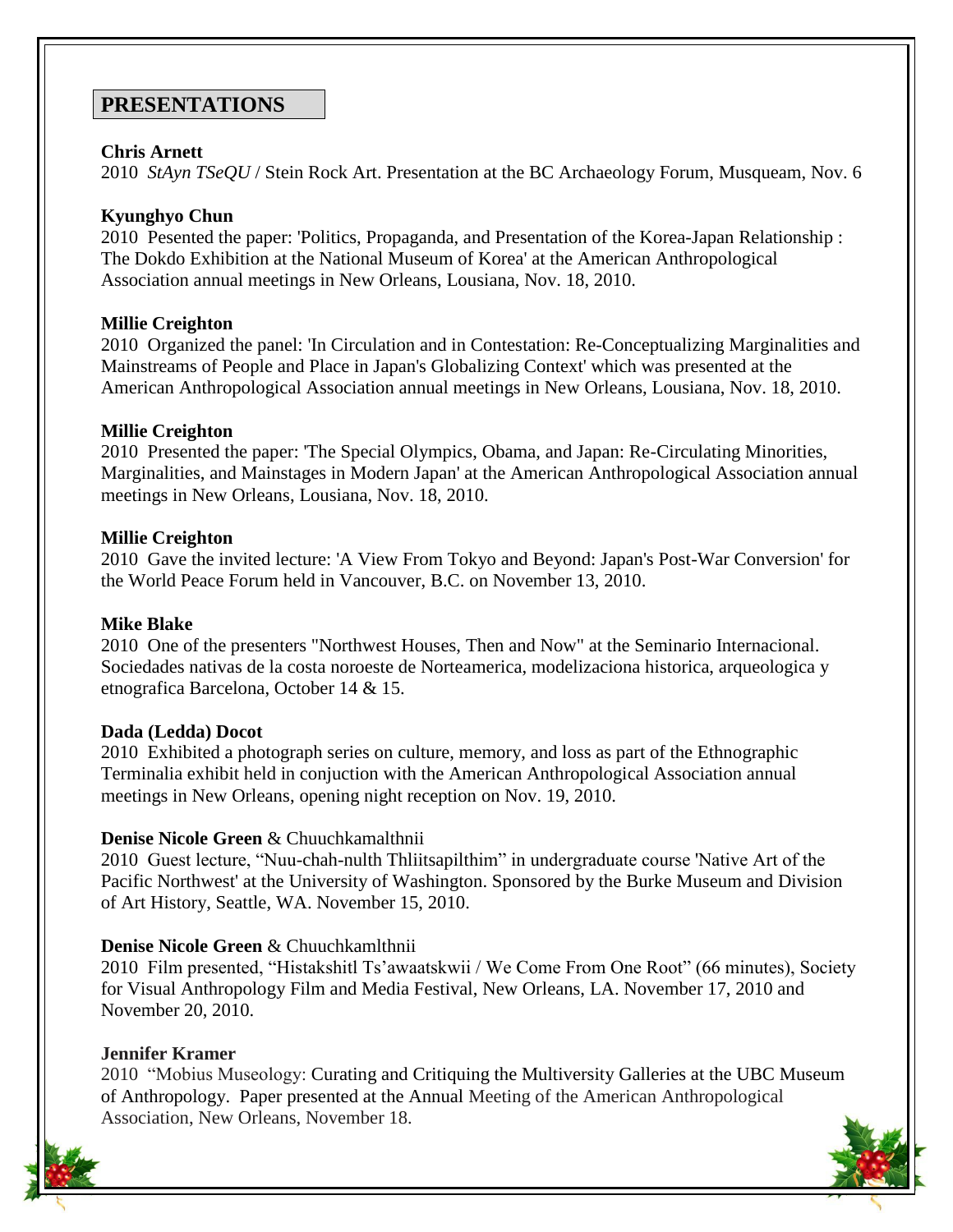### **Nicola Levell**

2010 Invited panelist in conversation with Michael Nicoll Yahgulanaas. Roundtable: Ethnographic termini: moving and agitating within the borderlands of contemporary art and ethnography, AAA Conference New Orleans, 20 November.

### **Sonja Luehrmann**

2010 Legacies of Speed: Post-Soviet Religion in the Aftermath of Rapid Change. Presented as part of the panel "Rethinking Postcoloniality and Postsocialism: Circulations of Religiosity and Secularization in the Expansion of Sovereignty," organized by Mayfair Yang. American Anthropological Association Annual Meeting, New Orleans, November 19.

### **Robin O'Day**

2010 Presented the paper: 'Domesticating an Anti-Globalization Movement in a Japanese 'Freeter' Union' at the American Anthropological Association annual meetings in New Orleans, Lousiana, Nov. 17, 2010.

### **Richard G. Matson**

2010 One of the presenters "Northwest Houses, Then and Now" at the Seminario Internacional. Sociedades nativas de la costa noroeste de Norteamerica, modelizaciona historica, arqueologica y etnografica Barcelona, October 14 & 15.

### **Lara Rosenoff**

2010 "There Was No Shade or Firewood": Rural Youth, Oral Tradition and the Work of Okot p'Bitek After Two Decades of War and Displacement in Acoliland. Paper presented at the Annual Meeting of the American Anthropological Association,New Orleans, November 21.

## **Lara Rosenoff**

2010 "C'est Aussi Mon Histoire. Je M'appelle Beatrice. J'ai Quinze Ans". Photography Exhibition at Théâtre Périscope, Quebec City, Nov.16-27.

## **Anthony Shelton**

2010 Changing Audiences, Changing Museums. Panel Presentation and Discussion at the Fall 2010 Meeting of the Canadian Art Museum Directors' Organization, Gatineau, November 21.

## **Jennifer Wagelie**

2010 Is There a Future for Museum Manikins? Poster presented at the Annual Meeting of the American Anthropological Association, New Orleans, November 18.

# **MOA MUSEUM OF ANTHROPOLOGY NEWS**

## **Special Events:**

Windows on the World

Nov 15-Dec 24, 2010 (Closed Mondays, open Tues  $10 \text{ am} - 9 \text{ pm}$ , open Wed-Sun  $10 \text{ am} - 5 \text{ pm}$ ) MOA's annual winter art market features one-of-a-kind -treasures from around the world. Shop early and shop often!